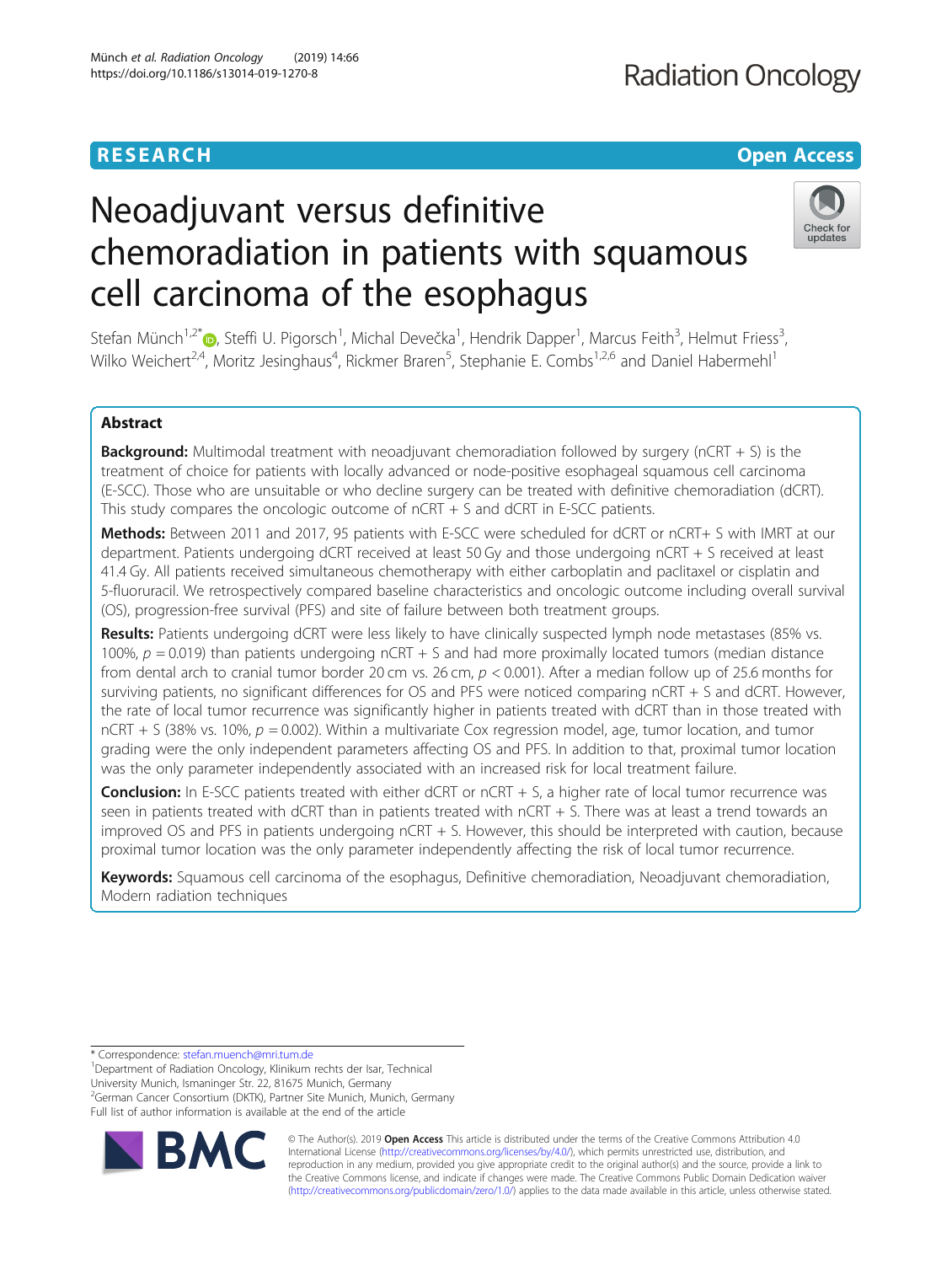### Background

In patients with locally advanced esophageal squamous cell carcinoma (E-SCC) trimodal therapy including neoadjuvant chemoradiation followed by surgery  $(nCRT + S)$ demonstrated its potential to improve overall survival (OS) and disease-free survival (DFS) compared to surgery alone  $[1-3]$  $[1-3]$  $[1-3]$  $[1-3]$  $[1-3]$ . Therefore, it has been established as the treatment of choice for patients with non-cervical E-SCC who are suitable for surgery [\[4](#page-7-0)]. In contrast, patients with locally advanced E-SCC who decline surgery, are medically inoperable or have unresectable tumors should undergo definitive chemoradiation (dCRT). Because of this, patients undergoing dCRT, show in general more advanced tumors and are in a worse general condition than patients who are treated with  $nCRT + S$ . Therefore, a meaningful comparison of both treatment options is difficult. Up to the present there are only two randomized trials comparing dCRT and  $nCRT + S$  in patients with esophageal cancer (EC) [\[5](#page-7-0), [6](#page-7-0)]. The study by Stahl and colleagues, which was terminated early, revealed no significant difference for OS between both treatment groups, while nCRT + S was associated with a significantly increased local progression-free survival [[5](#page-7-0)]. However, all patients in this trial received induction chemotherapy, which is not in line with current treatment recommendations and therefore compromises the interpretation of the results. In accordance with that, a French study also found no difference in OS between surgery or continuation of chemoradiation (CRT) in patients with good response to CRT [[6](#page-7-0)]. Furthermore, there was no significant difference regarding local control rate. One of the major problems of this study is that only patients with good response to CRT were randomized to continuation of chemoradiation or surgery. Therefore, the results are only applicable to a specific subgroup of patients. These results are in line with a recently published retrospective trial by Haefner et al. [\[7](#page-8-0)] that compared  $nCRT + S$  and dCRT in patients with locally advanced EC. After a median follow-up time of 20.4 months, no significant differences were seen regarding progression-free survival (PFS) and OS between both treatment regimes. In contrast, a recent retrospective cohort study by Barbetta et al. [\[8](#page-8-0)] demonstrated an improved OS and DFS after nCRT + S compared to dCRT in patients with thoracic or distal E-SCC. In addition, further retrospective trials also demonstrated an increased survival after  $nCRT + S$  in EC patients  $[9-11]$  $[9-11]$  $[9-11]$ . One major problem with the studies mentioned above is, that most of them included patients with both, adenocarcinoma (AC) and E-SCC. This clearly affects the results because the effect of CRT is higher for patients with E-SCC than for patients with adenocarcinoma [\[2\]](#page-7-0) and in general these two tumor types – although occurring at the same location - are biology-wise completely different tumor entities. Moreover, many patients were treated with 3-dimensional

conformal radiotherapy (3D-CRT). Although no significant differences regarding progression-free survival (PFS) and OS were seen in two retrospective trials comparing 3D-CRT and modern radiation techniques like intensity-modulated radiotherapy (IMRT) for nCRT + S or dCRT in patients with EC [[12](#page-8-0), [13\]](#page-8-0), the use of modern radiation techniques is at least associated with lower doses to the organs at risk in patients undergoing nCRT + S [[12](#page-8-0)]. Due to the incoherent results of previous trials, our aim is to report the results for patients with only E-SCC, who underwent dCRT or nCRT + S with modern radiation techniques.

#### Methods

This study includes 95 patients with E-SCC who were treated with either dCRT or nCRT + S at our department between 2011 and 2017. Inclusion criteria were histologically proven E-SCC, curative treatment approach with either dCRT or  $nCRT + S$ , simultaneous chemotherapy, the use of IMRT and at least one follow-up after the end of therapy. Exclusion criteria were distant metastases (M1) at the time of diagnosis, simultaneous radiotherapy or CRT of a second cancer, discontinuation of therapy due to any reason and a total radiation dose < 50 Gray (Gy) for patients undergoing  $dCRT$  or  $<$  41.4 Gy for patients undergoing  $nCRT$  + S. All patients were staged with <sup>18</sup>Fludeoxyglucose positron emission tomography combined with computed tomography  $(^{18}$ FDG-PET/CT) (95%) or computed tomography alone (5%). Whenever possible, endoscopic ultrasound was also used to assess T- and N-stage.

#### **Treatment**

A total of 40 patients were treated with nCRT + S and 55 patients were treated with dCRT. Thereby, dCRT was most commonly used for patients with cervical tumors (47%), patients who refused surgery (27%) and patients who were inoperable due to underlying internistic medical conditions (11%). Additionally, irresectable tumors or high age of patients with reduced general condition were the reasons for choosing dCRT in 7% and 7% of patients, respectively. Treatment planning was based on planning computed tomography (CT) in supine position. All available diagnostic information (esophagogastroduodenoscopy with or without endoscopic ultrasound, <sup>18</sup>FDG-PET, and CT scans) were used to identify the gross tumor volume (GTV), defined as the macroscopic primary tumor and all putative lymph node metastases. For the planning target volume, a longitudinal safety margin of 4–5 cm and a radial safety margin of 1.5–2 cm were added to the GTV. Due to the long time interval in which patients were included for this analysis and the lack of guidelines regarding elective inclusion of regional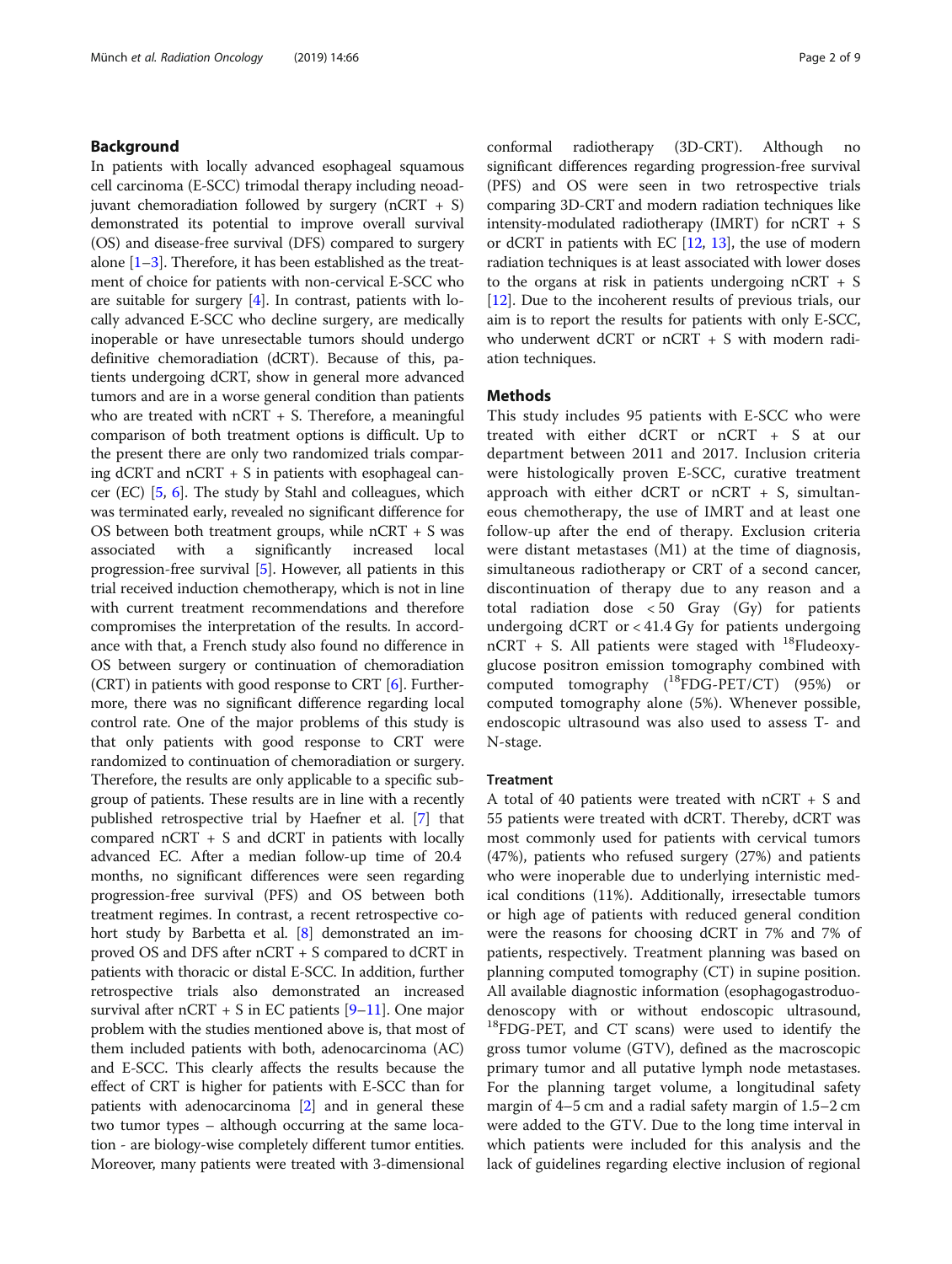lymphatic pathways into the clinical target volume, there was no standardized regional lymphatic coverage policy. In general, the periesophageal and mediastinal lymphatics were at least partially covered by the axial safety margin around the primary tumor. Further coverage of periesophageal and mediastinal lymphatics was done on an individual base, depending on the individual expertise of the treating radiation oncologist. However, additional inclusion of the cervical or abdominal/ coeliac lymphatics was seen in 68% of patients undergoing nCRT + S before 2014 and no patient undergoing nCRT + S after 2014. This difference is caused by the fact, that since 2014 patients were treated analogously to the CROSS-Trial. In patients treated with dCRT, elective nodal irradiation (cervical and/or abdominal/coeliac) was done in 65% of patients. In all patients, irradiation was applied using 6−/or 15 MeV photons delivered with IMRT. Median total radiation dose was 41.4 Gy (range 41.4–45 Gy) for patients treated with nCRT + S and 54 Gy (range 50–64.8 Gy) for patients treated with dCRT, respectively.

In patients undergoing nCRT + S, median radiation dose was 43.2 Gy for patients with cervical tumor location and 41.4 Gy for patients with thoracic or abdominal tumor location. In those undergoing dCRT, median radiation dose was 54 Gy in patients with cervical tumor location, 56 Gy in patients with thoracic tumor location and 55.8 Gy in patients with abdominal tumor location. Thirty-nine patients (98%) who underwent nCRT + S received simultaneous chemotherapy with either carboplatin and paclitaxel or cisplatin and 5-fluoruracil. One patient received simultaneous chemotherapy with only cisplatin. Of patients who underwent dCRT, 48 (87%) received simultaneous chemotherapy with either carboplatin and paclitaxel or cisplatin and 5-fluoruracil (5FU), while one patient (2%) received simultaneous chemotherapy with carboplatin and 5FU, one patient (2%) received carboplatin only, two patients (4%) received cisplatin only and 3 patients (5%) received only fluoropyrimidine-based chemotherapy.

In patients who underwent  $nCRT + S$ , the median time interval between neoadjuvant chemoradiation and surgery was 42 days (range 25–86 days) and complete tumor resection was achieved in 97% of patients. Histopathologic tumor response to neoadjuvant treatment was assessed according to the classification published by Becker et al. [\[14\]](#page-8-0). Thereby, complete tumor response, less than 10% vital tumor, 10–50% vital tumor and more than > 50% vital tumor was seen in 38%, 43%, 7% and 12% of patients, respectively. Regarding post-surgical morbidity, anastomotic insufficiency was seen in 9% of patients after nCRT + S. No cause of death was seen within the first four weeks after treatment (dCRT or nCRT + S).

#### Follow-up

After completion of treatment, all patients were regularly invited to follow-up examinations according to our institutional standard. The first follow-up was scheduled approximately 6–8 week after treatment and included clinical examinations, esophagogastroduodenoscopy, and thoracic computed tomography, thereafter in 3-months intervals or as needed clinically.

### **Statistics**

Comparison of nominally scaled baseline parameters was done using chi-square test. For ordinally scaled parameters, the Fishers-exact-test was used to compare treatment groups, while Mann-Whitney-U-test was used for interval scaled variables. OS was defined as time between the beginning of treatment and death. Patients lost to follow-up were censored. PFS was defined as the period of time between beginning of treatment and any proven tumor recurrence or death for any reason. Overall survival and progression-free survival where compared using the log-rank test. To analyze the effect of different parameters on OS, PFS and local, regional or distant tumor recurrence we also performed univariate and multivariate Cox regression analyses. All statistical tests were conducted in an exploratory manner on two-sided 5% significance levels using the software SPSS Statistics 18 version 18.0.0 (IBM SPSS Statistics, Armonk, U. S.).

# Results

# Baseline characteristics

Patients' baseline clinical data and tumor parameters can be seen in Table [1](#page-3-0). Within the dCRT group, patients were slightly older (68 years vs. 65 years) and the rate of male patients (73% vs. 55%) was higher than in the group of patients treated with  $nCRT + S$ , but these differences were not statistically significant. In both treatment groups most patients had T3 tumors with moderate or poor tumor cell differentiation (G2/G3). In addition, median tumor length was 5 cm in both groups. The rate of clinically suspected pretherapeutic lymph node metastases was higher in patients undergoing nCRT + S than in patients undergoing dCRT (100% vs. 85%,  $p = 0.019$ ). Tumor location was classified according to the position of the tumor as it was seen in the esophagogastroduodenoscopy (EGD). If the oral tumor margin was seen within the first 3 cm of the esophagus, the tumor was classified as cervical. If the center of the tumor was not more than 3 cm away from the cardia, the tumor was classified as an abdominal tumor. All other tumors were classified as thoracic. While there was a comparable rate of patients with abdominal tumor location in both treatment groups, a higher rate of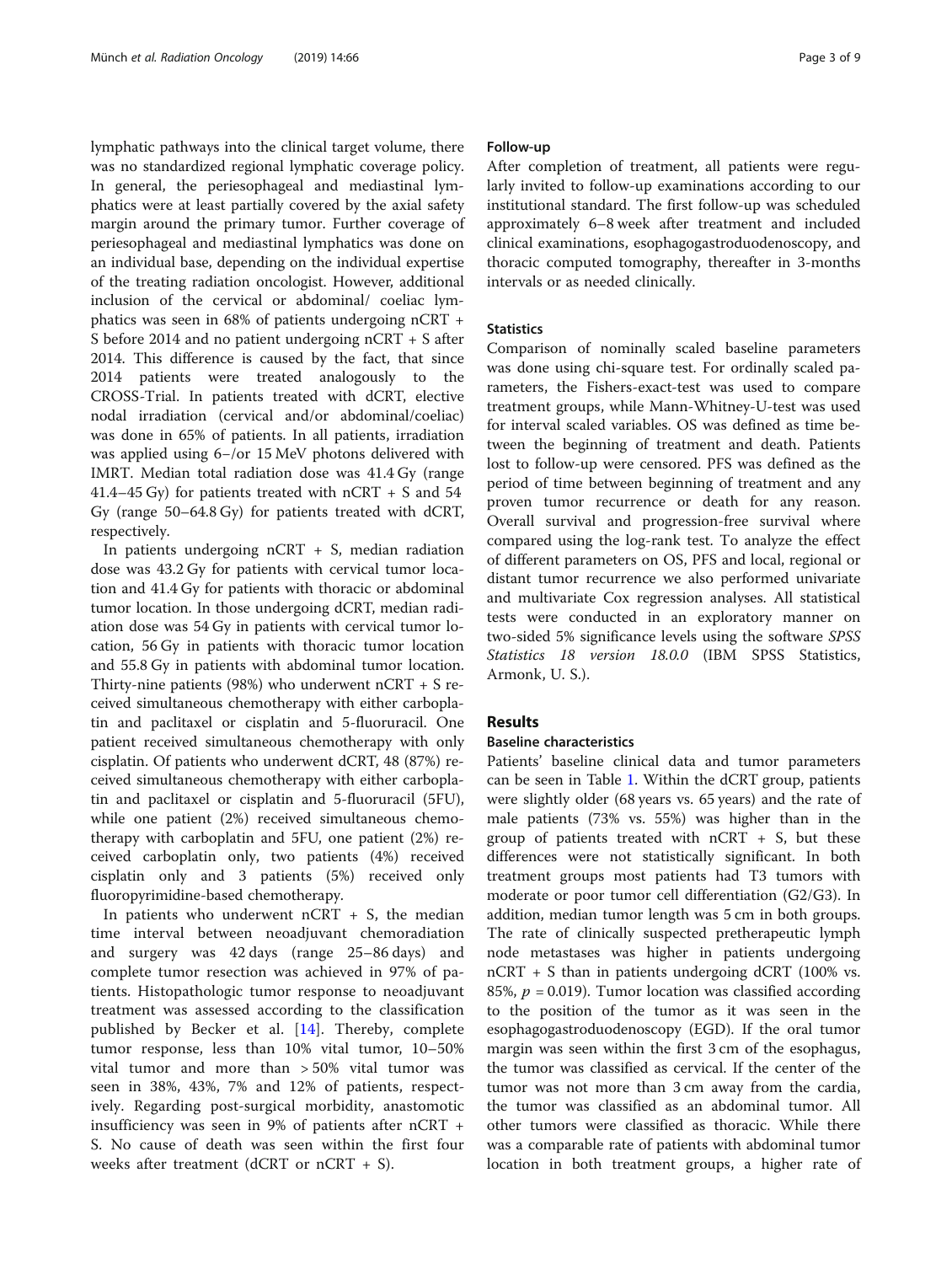<span id="page-3-0"></span>Table 1 Patients' baseline and tumor parameters

| Parameter                                               | $nCRT + S$<br>$(n = 40)$ | dCRT<br>$(n = 55)$ | p-value |
|---------------------------------------------------------|--------------------------|--------------------|---------|
| Age, (years)                                            |                          |                    |         |
| Median                                                  | 65                       | 68                 | 0.079   |
| <b>IQR</b>                                              | $56 - 72$                | $62 - 74$          |         |
| Male sex                                                | 22 (55%)                 | 40 (73%)           | 0.085   |
| T-stage (cT)                                            |                          |                    |         |
| Tis                                                     | $0(0\%)$                 | 1(2%)              | 0.148   |
| T1                                                      | 1(3%)                    | 3(5%)              |         |
| T <sub>2</sub>                                          | 7 (18%)                  | 8 (15%)            |         |
| T <sub>3</sub>                                          | 32 (80%)                 | 37 (67%)           |         |
| <b>T4</b>                                               | $0(0\%)$                 | 6 (11%)            |         |
| N-stage (cN)                                            |                          |                    |         |
| $N+$                                                    | 40 (100%)                | 47 (85%)           | 0.019   |
| Grading                                                 |                          |                    |         |
| G1                                                      | 1(3%)                    | $0(0\%)$           | 0.729   |
| G <sub>2</sub>                                          | 20 (53%)                 | 26 (53%)           |         |
| G3                                                      | 17 (45%)                 | 23 (47%)           |         |
| Tumor length, (cm)                                      |                          |                    |         |
| Median                                                  | 5                        | 5                  | 0.445   |
| <b>IQR</b>                                              | $3 - 7$                  | $4 - 7$            |         |
| Distance from dental arch to cranial tumor border, (cm) |                          |                    |         |
| Median                                                  | 26                       | 20                 | < 0.001 |
| <b>IQR</b>                                              | $24 - 30$                | $17 - 26$          |         |
| Tumor location                                          |                          |                    |         |
| Cervical                                                | 4 (10%)                  | 26 (47%)           | < 0.001 |
| Thoracic                                                | 35 (88%)                 | 28 (51%)           |         |
| Abdominal                                               | 1(3%)                    | 1(2%)              |         |
| Cumulative RT dose, (Gy)                                |                          |                    |         |
| Median                                                  | 41.4                     | 54                 | < 0.001 |
| <b>IOR</b>                                              | 41.4-45                  | 54-59.4            |         |
| Complete tumor resection                                | 36 (97%)                 |                    |         |

IQR inter-quartiles-range, Gy Gray, RT radiotherapy

cervical tumor location (47% vs. 10%) was seen in patients treated with dCRT.

#### Survival

After a median follow-up of 25.6 months for surviving patients, median OS was 43.3 months for patients undergoing  $nCRT + S$  and 23.2 months for patients undergoing dCRT  $(p = 0.228)$ . 1y-OS, 2y-OS and 3y-OS was 76.6%, 65.0% and 57.2% (nCRT + S) and 72.6%, 49.3% and 38.6% (dCRT), respectively (Fig. [1](#page-4-0)).

No significant difference was seen after exclusion of patients with cervical tumor location. After a median follow-up of 28.9 months for surviving patients, median OS was 43.3 months for patients undergoing nCRT + S and 20.8 months for patients undergoing dCRT  $(p = 0.211)$  (Table [2\)](#page-4-0).

Median PFS was 18.3 and 12.7 months in patients treated with  $nCRT + S$  and dCRT, respectively (Fig. [2](#page-5-0),  $p = 0.108$ ). Corresponding 1y-PFS, 2y-PFS and 3y-PFS were 67.6%, 42.6% and 42.6% in patients undergoing nCRT + S and 51.0%, 29.9% and 26.6% in patients undergoing dCRT.

After exclusion of patients with cervical tumors, median PFS was 19.3 months for patients treated with nCRT + S and 14.0 months for patients treated with dCRT  $(p = 0.231)$  (Table [2\)](#page-4-0).

#### Treatment failure

In summary, local or regional treatment failure was seen in 23% of patients, who were treated with nCRT + S and in 40% of patients, who were treated with dCRT ( $p =$ 0.081). Table [2](#page-4-0) demonstrates patterns of failure for patients treated with dCRT or nCRT + S. While no significant difference was seen for the rate of regional treatment failure (23% (nCRT + S) vs. 13% (dCRT),  $p =$ 0.269), dCRT was associated with an increased risk of local recurrence (10% (nCRT + S) vs. 38% (dCRT),  $p = 0.002$ ). Distant treatment failure occurred in 10%  $(nCRT + S)$  and 16% (dCRT) of patients, respectively  $(p = 0.547)$ . In patients with treatment failure, the first site of recurrence was local/regional, distant or both in 70%, 10% and 20% in patients treated with nCRT + S and 71%, 25% and 4% in patients treated with dCRT  $(p = 0.115)$ . Regarding failure pattern, out-of-field locoregional recurrence was seen in 2 patients (13%). Thereby, one patient underwent nCRT + S without elective nodal irradiation, while the other patient underwent dCRT. Elective nodal irradiation was done at the height of the primary tumor and the longitudinal safety margins in this patient.

When excluding patients with cervical tumor location, there was still a trend towards an increased rate of local tumor recurrence in patients undergoing dCRT (28% vs. 8%;  $p = 0.051$ ). Comparable to the results for the whole cohort, no significant difference was seen for the rate of regional tumor recurrence (10% vs. 19%,  $p = 0.491$ ) or distant treatment failure (14%) vs. 8%,  $p = 0.691$ ) between both groups (Table [2](#page-4-0)).

After treatment failure, 15% of patients received local salvage treatment with either surgery or radio(chemo) therapy, and 59% of patients underwent systemic chemotherapy with palliative intent. 27% of patients received no further specific treatment, but only best-supportive care.

Results of univariate and multivariate Cox regression analyses are demonstrated in Table [3](#page-5-0) and Table [4.](#page-6-0) In the univariate Cox regression model, treatment regimen (nCRT + S vs. dCRT) significantly affected the risk of local recurrence, but not OS or PFS. Grading was the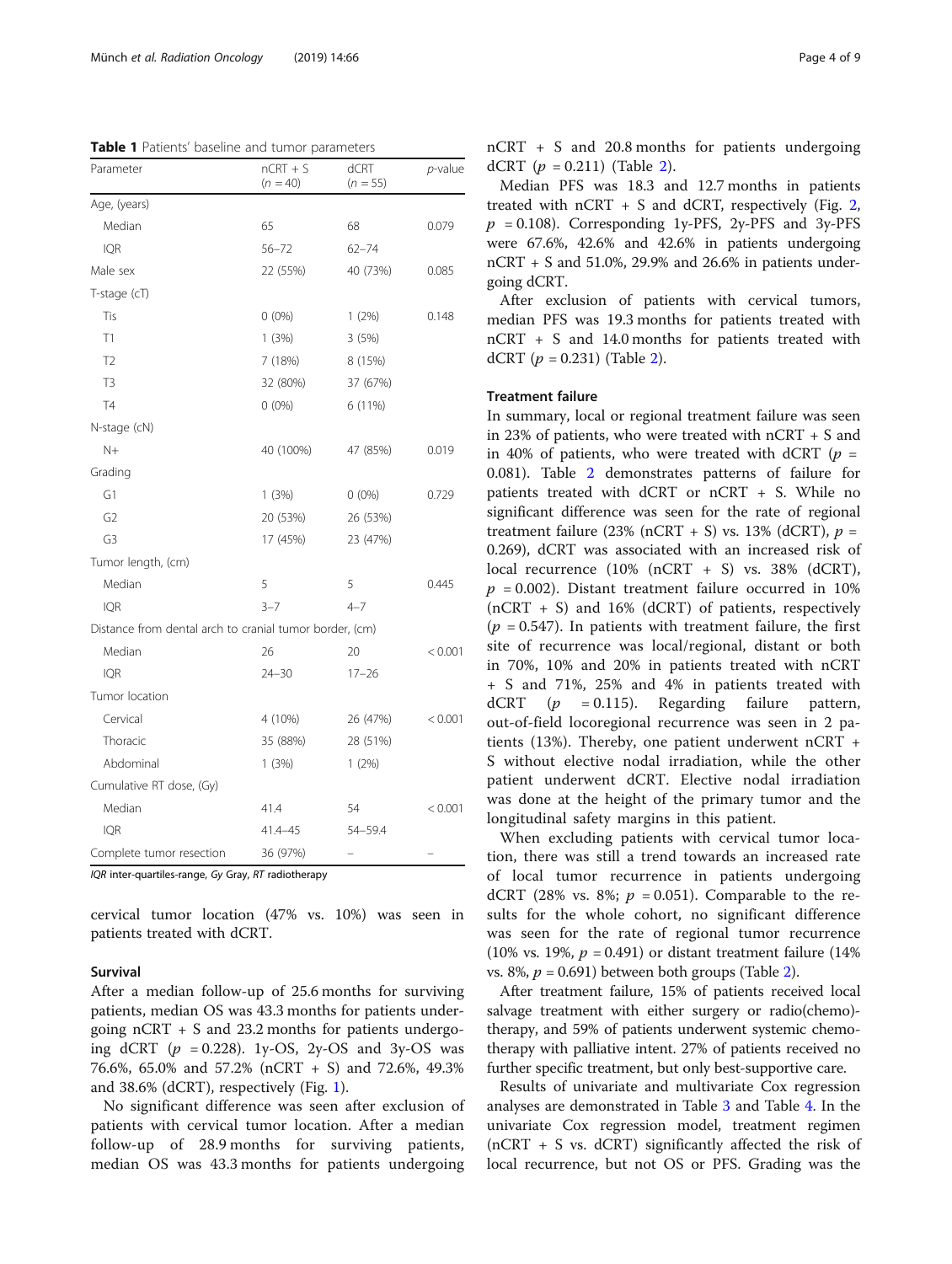<span id="page-4-0"></span>

only parameter significantly affecting OS, while tumor location significantly affected PFS and risk of local tumor recurrence. However, in the multivariate model, treatment regime did not significantly affect OS, PFS or local recurrence. Increasing age and good tumor differentiation (G1/2) were associated with worse OS (Hazard ratio (HR) 1.064, 95% confidence interval (95% CI) 1.019–1.110,  $p = 0.005$  (age); Hazard ratio (HR) 2.674, 95% confidence interval (95% CI) 1.299–4.503,  $p = 0.008$ (G1/2 vs. G3)) and PFS (HR 1.054, 95% CI 1.016–1.093,  $p = 0.005$  (age); Hazard ratio (HR) 2.034, 95% confidence interval (95% CI) 1.098–3.768,  $p = 0.024$  (G1/2 vs. G3)), while an increasing distance of the dental arch to the cranial tumor border was associated with increased OS (HR 0.939, 95% CI 0.884-0.998,  $p = 0.043$ ), increased PFS (HR 0.925, 95% CI 0.876-0.976,  $p = 0.005$ ) and a lower rate of local recurrence (HR 0.843, 95% CI 0.760– 0.935,  $p = 0.001$ ).

## Discussion

In this analysis, we compared outcome of  $nCRT + S$  and dCRT in patients with E-SCC. Thereby, we only included patients who were treated with IMRT, to represent current clinical practice. While no significant

Table 2 Oncologic outcome for the whole cohort and for patients with thoracic or abdominal tumor location only

| Oncologic Outcome                            | All patients ( $n = 95$ ) |                    | Patients with thoracic or abdominal tumor location only ( $n = 65$ ) |                          |                    |            |
|----------------------------------------------|---------------------------|--------------------|----------------------------------------------------------------------|--------------------------|--------------------|------------|
|                                              | $nCRT + S$<br>$(n = 40)$  | dCRT<br>$(n = 55)$ | <i>p</i> -value                                                      | $nCRT + S$<br>$(n = 36)$ | dCRT<br>$(n = 29)$ | $p$ -value |
| Overall survival in months (median)          | 43.3                      | 23.2               | 0.228                                                                | 43.3                     | 20.8               | 0.211      |
| Progression-free survival in months (median) | 18.3                      | 12.7               | 0.108                                                                | 19.3                     | 14.0               | 0.115      |
| Patterns of treatment failure                |                           |                    |                                                                      |                          |                    |            |
| Local failure, n (%)                         | 4 (10%)                   | 21 (38%)           | 0.002                                                                | 3(8%)                    | 8 (28%)            | 0.051      |
| Regional failure, n (%)                      | 9(23%)                    | 7(13%)             | 0.269                                                                | 7 (19%)                  | $3(10\%)$          | 0.491      |
| Distant failure, n (%)                       | 4 (10%)                   | 9(16%)             | 0.547                                                                | 3(8%)                    | 4 (14%)            | 0.691      |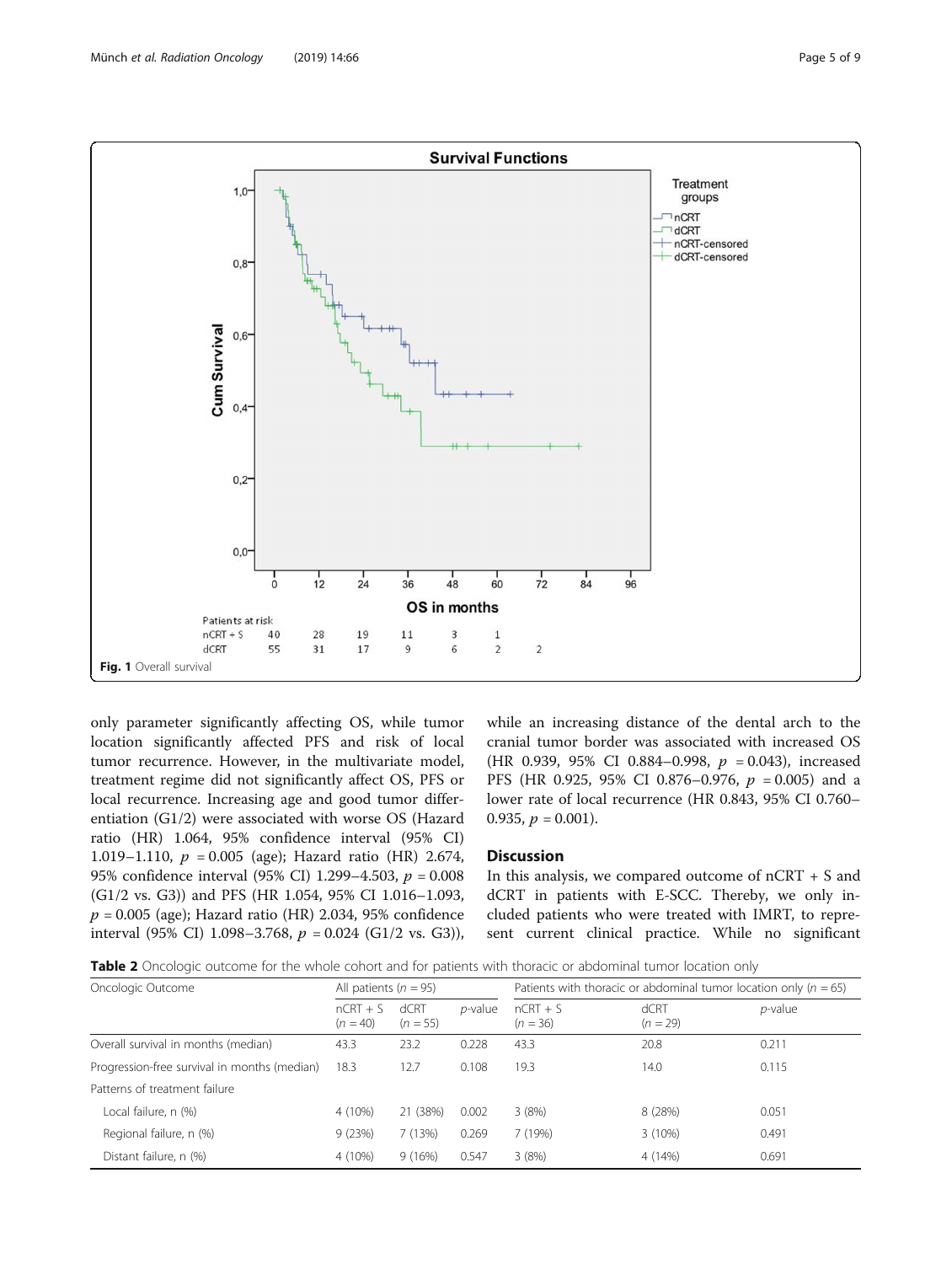<span id="page-5-0"></span>

differences were seen for OS and PFS, the rate of local tumor recurrence was significantly higher in patients treated with dCRT than in those treated with nCRT + S. However, in a multivariate Cox regression analysis, treatment regime was not independently associated with OS, PFS or rate of local tumor recurrence. Instead, the only parameter independently affecting OS, PFS, and rate of local tumor recurrence was tumor location, while patients' age and tumor grade were independently associated with OS and PFS.

While our absolute data for OS and PFS are comparable with two other recent studies [\[7](#page-8-0), [8\]](#page-8-0), there are conflicting results in terms of the relative difference between patients treated with nCRT + S and patients treated with dCRT. Haefner and colleagues [[7\]](#page-8-0) compared dCRT with nCRT + S in patients with esophageal cancer. In contrast to our study, the authors included patients with AC and patients treated with dCRT received two cycles of adjuvant chemotherapy with cisplatin and 5-fluorouracil.

| Table 3 Univariate Cox regression analysis |  |  |  |  |
|--------------------------------------------|--|--|--|--|
|--------------------------------------------|--|--|--|--|

| Parameter                             | OS HR<br>[95% CI]    | $p$ -value | PFS HR<br>[95% CI]     | $p$ -value | LR HR<br>[95% CI]    | $p$ -value |
|---------------------------------------|----------------------|------------|------------------------|------------|----------------------|------------|
| Treatment Regimen (nCRT + S vs. dCRT) | 0.690 [0.377; 1.264] | 0.230      | 0.643 [0.374; 1.107]   | 0.111      | 0.199 [0.068; 0.582] | 0.003      |
| Age (continuous)                      | 1.025 [0.990; 1.061] | 0.160      | 1.025 [0.994; 1.057]   | 0.115      | 1.009 [0.966; 1.053] | 0.699      |
| Sex (female vs. male)                 | 0.830 [0.446; 1.545] | 0.557      | $0.807$ [0.462; 1.410] | 0.451      | 0.775 [0.334; 1.80]  | 0.553      |
| Tumor lengths, cm (continuous)        | 0.996 [0.899; 1.104] | 0.946      | 1.012 [0.925; 1.107]   | 0.798      | 1.022 [0.895; 1.167] | 0.744      |
| Tumor location (continuous)           | 0.954 [0.907; 1.004] | 0.069      | 0.940 [0.897; 0.985]   | 0.010      | 0.844 [0.773; 0.921] | < 0.001    |
| T-stage (Tis/T1/2 vs. T3/4)           | 1.295 [0.618; 2.714] | 0.493      | 0.966 [0.485; 1.924]   | 0.921      | 1.319 [0.524; 3.316] | 0.557      |
| N-stage (NO vs N1)                    | 1.780 [0.965; 4.560] | 0.230      | 1.167 [0.464; 2.935]   | 0.743      | 1.207 [0.284; 5.136] | 0.799      |
| Grading (G1/2 vs. G3)                 | 2.059 [1.084; 3.911] | 0.027      | 1.673 [0.961: 2.912]   | 0.069      | 2.065 [0.882; 4.837] | 0.095      |

IQR inter-quartiles-range, OS overall survival, PFS progression-free survival, LR local recurrence, HR Hazard ratio, CI Confidence interval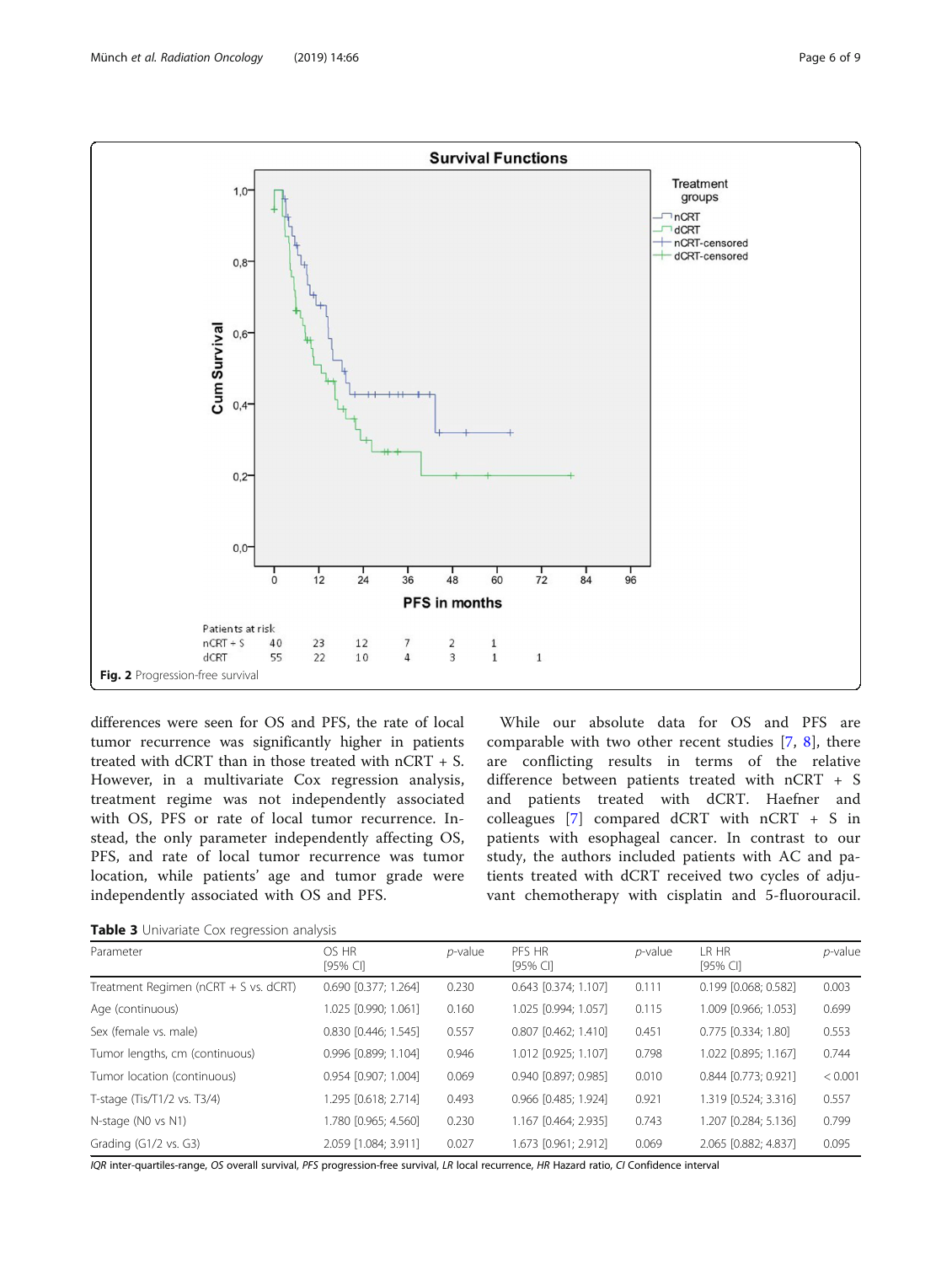<span id="page-6-0"></span>Table 4 Multivariate Cox regression analysis

| Parameter                                | OS HR<br>[95% CI]      | $p$ -value | PFS HR<br>$[95%$ CI  | $p$ -value | LR HR<br>[95% CI]      | $p$ -value |
|------------------------------------------|------------------------|------------|----------------------|------------|------------------------|------------|
| Treatment Regimen ( $nCRT + S$ vs. dCRT) | 1.453 [0.688; 3.070]   | 0.327      | 1.135 [0.592; 2.175] | 0.704      | 0.434 [0.136; 1.382]   | 0.158      |
| Age (continuous)                         | 1.064 [1.019; 1.110]   | 0.005      | 1.054 [1.016; 1.093] | 0.005      | 1.041 [0.984; 1.101]   | 0.165      |
| Sex (female vs. male)                    | $0.634$ [0.316; 1.273] | 0.200      | 0.696 [0.370; 1.311] | 0.263      | $0.763$ [0.277; 2.100] | 0.601      |
| Tumor lengths, cm (continuous)           | 1.044 [0.933; 1.168]   | 0.451      | 1.033 [0.932; 1.145] | 0.541      | 1.057 [0.912; 1.224]   | 0.462      |
| Tumor location (continuous)              | 0.939 [0.884; 0.998]   | 0.043      | 0.925 [0.876; 0.976] | 0.005      | $0.843$ [0.760; 0.935] | 0.001      |
| T-stage (Tis/T1/2 vs. T3/4)              | 1.434 [0.639; 3.221]   | 0.383      | 1.118 [0.527; 2.369] | 0.772      | 1.997 [0.665; 5.993]   | 0.217      |
| N-stage (NO vs N1)                       | 1.556 [0.558; 4.337]   | 0.398      | 0.821 [0.302; 2.234] | 0.699      | 0.605 [0.135; 2.702]   | 0.510      |
| Grading (G1/2 vs. G3)                    | 2.674 [1.299; 4.503]   | 0.008      | 2.034 [1.098; 3.768] | 0.024      | 2.322 [0.835; 6.453]   | 0.106      |

IQR inter-quartiles-range, OS overall survival, PFS progression-free survival, LR local recurrence, HR Hazard ratio, CI Confidence interval

After a median follow-up of 20.4 months, no significant differences were visible for median OS (25.9 months vs. 20.6 months) and PFS (14.9 months vs. 15.6 months). In contrast to that, Barbetta and colleagues [\[8](#page-8-0)] reported an improved OS (median OS 2.3 years vs. 3.1 years) and DFS (median DFS 1 year vs. 1.8 years) after nCRT + S. The most obvious difference to the present study is the exclusion of patients with cervical or upper thoracic tumors. In our study, a more proximal tumor location was associated with shorter OS and PFS within multivariate Cox regression analysis. While we found no data evaluating the impact of tumor location after nCRT + S or dCRT in E-SCC patients, proximal tumor location was associated with decreased OS in patients with pT2-3N0M0 carcinoma after surgery alone [[15\]](#page-8-0). As patients with cervical tumor location are typically treated with dCRT [[16\]](#page-8-0), and therefore the rate of patients with cervical tumor location is frequently higher within the subgroup of patients treated with dCRT, this might explain the improved OS after nCRT + S in some trials. Interestingly, the only study that excluded patients with cervical or upper thoracic tumor location and performed a propensity score-matched analysis, also reported an improved OS for E-SCC patients undergoing nCRT + S  $[8]$  $[8]$ . One can speculate that especially after exclusion of patients with cervical or upper thoracic tumor location the number of patients in most trials would be too low to reveal any significant differences in OS. Another factor which might affect the results is the fact that patients who underwent dCRT in our study had a significantly lower rate of lymph node metastases. This might impact the results since it is well established that lymph node involvement is an important and independent prognostic factor in EC patients [\[17](#page-8-0)–[19](#page-8-0)].

In accordance with other studies  $[5, 8, 10]$  $[5, 8, 10]$  $[5, 8, 10]$  $[5, 8, 10]$  $[5, 8, 10]$  $[5, 8, 10]$ , dCRT was associated with an increased rate of local tumor recurrence in our study. However, Stahl [[5\]](#page-7-0) and Liao [\[10](#page-8-0)] included patients with different tumor locations including

patients with tumors of the cervical esophagus. Based on our results, it is conceivable that the difference in the rate of local tumor recurrence in these studies is biased by differences regarding tumor locations between both cohorts. Although, after excluding patients with cervical tumors, we still recognized a strong trend towards an increased local tumor control after nCRT + S compared to dCRT ( $p = 0.051$ ). In addition, in a recent trial by Barbetta and colleagues [[8](#page-8-0)], which also demonstrated an increased risk of local tumor recurrence after dCRT compared to nCRT + S, this kind of bias was ruled out by performing a 1:1 propensity score-matching approach and excluding patients with tumors of the upper esophagus.

In accordance with the studies by Haefner et al. [\[7](#page-8-0)] and Barbetta et al. [\[8](#page-8-0)], the most common reason for treatment failure in patients undergoing dCRT was local or regional tumor recurrence. The absolute rate of local and regional recurrences after dCRT in our study was slightly higher than in the study by Haefner and colleagues (local 38% vs. 24%; regional 13% vs. 4%). This difference might be explained by the fact, that patients treated with dCRT were were more likely to have tumors of the cervical esophagus (47% vs. 16%) and were also more likely to have lymph node metastases (85% vs. 77%). Interestingly, our results for local and regional tumor recurrence are comparable to the results by Barbetta and colleagues, despite patients with upper esophageal carcinoma were excluded in their study. The higher rate of regional tumor recurrence in patients undergoing  $nCRT + S$  in the study by Barbetta et al., might be explained by the higher rate of patients with lymph node metastases (100% vs. 85%), which is an independent risk factor for both, locoregional and distant recurrence after nCRT  $+ S$  [\[20\]](#page-8-0). Therefore, the difference in terms of the rate of lymph node metastases might also explain the higher rate of regional recurrence after  $nCRT + S$  in our study compared to the results by Haefner et al. (23% vs. 5%) [\[7](#page-8-0)].

For both, patients treated with  $nCRT + S$  and patients treated with dCRT, the rate of distant disease recurrence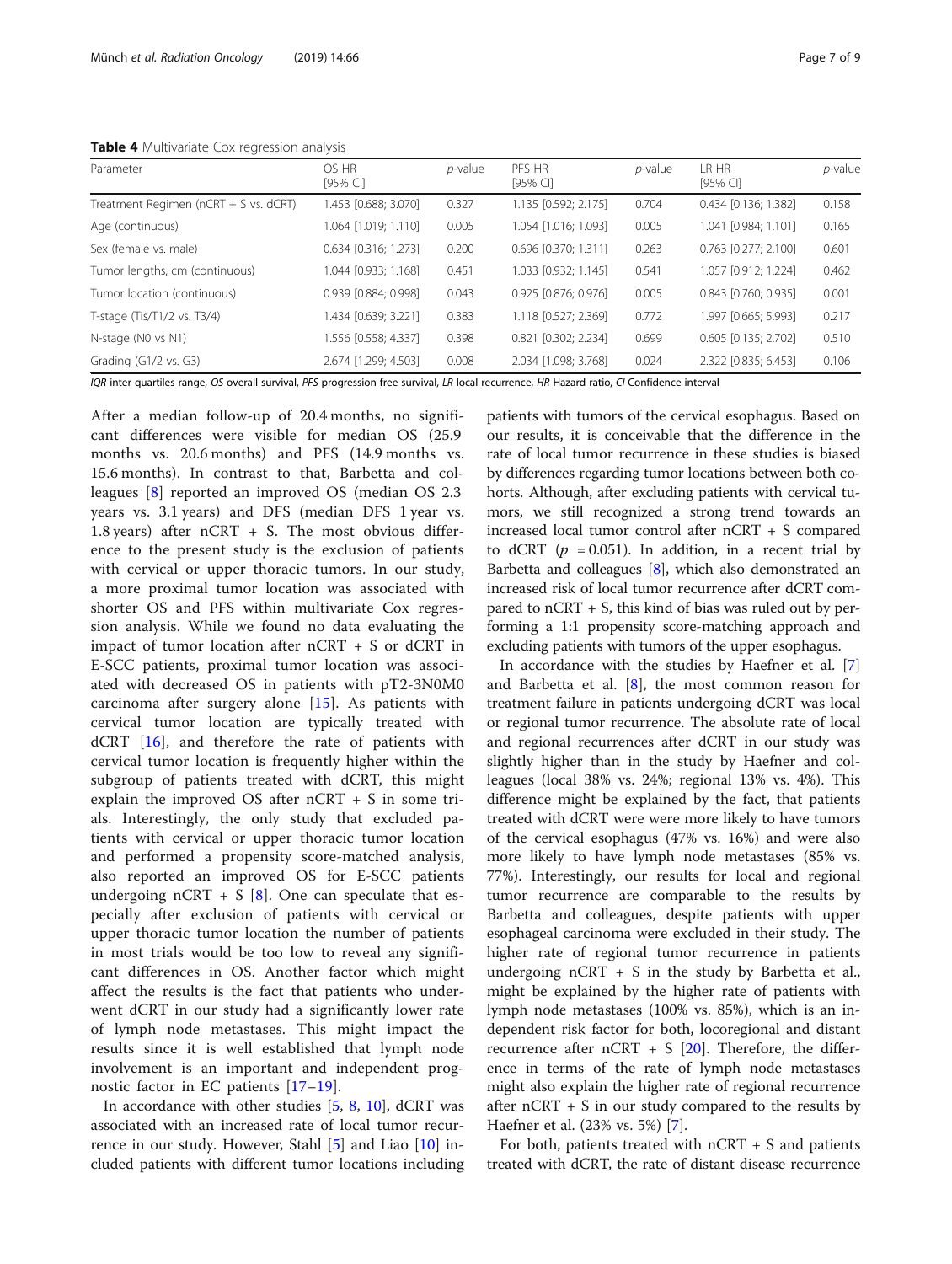<span id="page-7-0"></span>in our study is remarkably lower than in other recent trials [\[7](#page-8-0), [8\]](#page-8-0). While the exclusion of patients with AC, who have a significantly higher risk of distant tumor recurrence after dCRT compared to patients with E-SCC [\[21](#page-8-0)], might partially explain the higher distant recurrence rate in the study by Haefner and colleagues [[7\]](#page-8-0), the reason for the higher rate of distant tumor recurrences in the study by Barbetta et al. [[8\]](#page-8-0) remains unclear. However, we have to point out, that the rate of distant recurrences in our study might be slightly underestimated. Due to the retrospective nature of our study, not all patients underwent periodic computed tomography during follow-up. While survival data of patients were completed by contacting the local registration offices, these data provided no further information about tumor recurrence. The use of different chemotherapy regimens (cisplatin/ 5-fluorouracil or carboplatin and paclitaxel) in our study should not affect results, because two retrospective trials did show significant differences regarding oncologic outcome between those two regimens for E-SCC patients undergoing dCRT or nCRT + S [\[22](#page-8-0), [23](#page-8-0)].

As it was mentioned before, our study has some limitations. One important limitation of this study is its retrospective nature. Also the moderate imbalances regarding tumor parameters between the patient cohorts (rate of lymph node metastases and tumor location) might affect the results and should be kept in mind. However, we also want to mention some strengths of our study. We only included patients with a curative treatment approach and who received complete treatment. That means that patients in the  $nCRT + S$  group had to receive at least 41.4 Gy radiation dose and patients within the dCRT group underwent radiation therapy with at least 50 Gy. In addition, all patients received simultaneous chemotherapy.

#### Conclusion

In E-SCC patients treated with either dCRT or nCRT + S, a higher rate of local tumor recurrence was seen in patients treated with dCRT than in patients treated with nCRT + S. There was at least a trend towards an improved OS and PFS in patients undergoing nCRT + S. However, this should be interpreted with caution, because proximal tumor location was the only parameter independently affecting the risk of local tumor recurrence.

#### Abbreviations

3D-CRT: 3-dimensional conformal radiotherapy; 5FU: 5-fluoruracil; AC: Adenocarcinoma; CRT: Chemoradiation; CT: Computed tomography; dCRT: Definitive chemoradiation; DFS: Disease-free survival; EC: Esophageal cancer; E-SCC: Esophageal squamous cell carcinoma; 18FDG-PET/ CT: 18Fludeoxyglucose positron emission tomography with computed tomography; GTV: Gross tumor volume; Gy: Gray; IMRT: Intensity-modulated radiotherapy; nCRT + S: Neoadjuvant chemoradiation followed by surgery; OS: Overall survival; PFS: Progression-free survival; PTV: Planning target volume

#### Acknowledgements

Not applicable.

#### Funding

This research did not receive any specific grant from funding agencies in the public, commercial, or not-for-profit sectors.

#### Availability of data and materials

The datasets used and/or analysed during the current study are available from the corresponding author on reasonable request.

#### Authors' contributions

SM developed the study design, collected, and interpreted data, performed statistical analysis and drafted the manuscript. SP and MD made substantial contributions to conception and design of the study, interpreted data and revised the manuscript. HD, MF, HF, WW, MJ, RB and SC contributed significantly to the discussion and interpretation of the results. DH made substantial contributions to conception and design of the study, analyzed and interpreted data and revised the manuscript. All authors read and approved the final manuscript.

#### Ethics approval and consent to participate

The study was performed in accordance with the ethics standards at the Technical University of Munich (TUM) (ethical vote N° 250/18S).

#### Consent for publication

Not applicable.

#### Competing interests

The authors declare that they have no competing interests.

#### Publisher's Note

Springer Nature remains neutral with regard to jurisdictional claims in published maps and institutional affiliations.

#### Author details

<sup>1</sup>Department of Radiation Oncology, Klinikum rechts der Isar, Technical University Munich, Ismaninger Str. 22, 81675 Munich, Germany. <sup>2</sup>German Cancer Consortium (DKTK), Partner Site Munich, Munich, Germany. <sup>3</sup>Department of Surgery, Klinikum rechts der Isar, Technical University Munich, Ismaninger Str. 22, 81675 Munich, Germany. <sup>4</sup>Institute of Pathology Klinikum rechts der Isar, Technical University Munich, Ismaninger Str. 22, 81675 Munich, Germany. <sup>5</sup>Institute of Radiology, Klinikum rechts der Isar, Technical University Munich, Ismaninger Str. 22, 81675 Munich, Germany. 6 Helmholtz Zentrum München, Institute of Radiation Medicine (IRM), Ingolstädter Landstraße 1, 85764 Oberschleißheim, Germany.

#### Received: 19 October 2018 Accepted: 5 April 2019 Published online: 16 April 2019

#### References

- 1. Tepper J, et al. Phase III trial of trimodality therapy with cisplatin, fluorouracil, radiotherapy, and surgery compared with surgery alone for esophageal cancer: CALGB 9781. J Clin Oncol. 2008;26(7):1086–92.
- 2. van Hagen P, et al. Preoperative chemoradiotherapy for esophageal or junctional cancer. N Engl J Med. 2012;366(22):2074–84.
- 3. Sjoquist KM, et al. Survival after neoadjuvant chemotherapy or chemoradiotherapy for resectable oesophageal carcinoma: an updated meta-analysis. Lancet Oncol. 2011;12(7):681–92.
- 4. National Comprehensive Cancer Network. Clinical practise guidelines in oncology - esophageal and esophagogastric junction cancers. (2018) [https://www.nccn.org/professionals/physician\\_gls/pdf/esophageal.pdf](https://www.nccn.org/professionals/physician_gls/pdf/esophageal.pdf). Accessed 02 June 2018.
- 5. Stahl M, et al. Chemoradiation with and without surgery in patients with locally advanced squamous cell carcinoma of the esophagus. J Clin Oncol. 2005;23(10):2310–7.
- Bedenne L, et al. Chemoradiation followed by surgery compared with chemoradiation alone in squamous cancer of the esophagus: FFCD 9102. J Clin Oncol. 2007;25(10):1160–8.